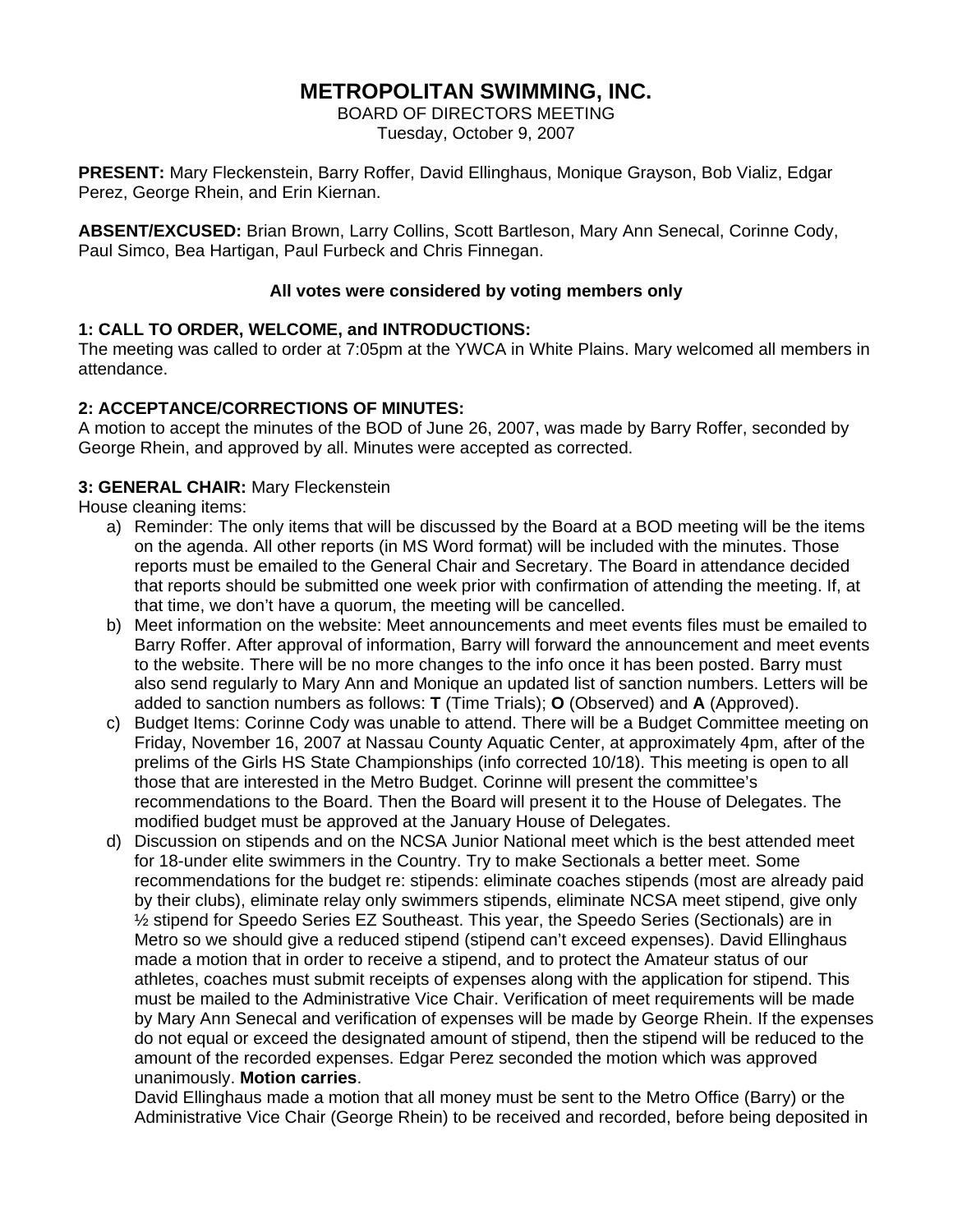the bank by the Treasurer (Mary Ann Senecal). Checks should not be sent directly to the Treasurer. Bob Vializ seconded the motion which was approved unanimously. **Motion carries**.

- e) Reminder about Convention reports: must be submitted before October  $14<sup>th</sup>$  in MS Word format (email them to Mary and Monique). Note: our athletes behaved extremely well at Convention!
- f) We will have a Board of Directors meeting on Tuesday, December 4, 2007 at 6:30pm at the Flushing YMCA, to talk about the Budget.

#### **4: TREASURER'S REPORT:** MaryAnn Senecal

Mary Ann was unable to attend the meeting. Report: 09/01/07 - 10/07/07

| <b>INCOME</b>  |             | <b>EXPENSES</b> |             |
|----------------|-------------|-----------------|-------------|
|                |             | Conf-2          | \$500.00    |
| Athl reg       | \$405.00    | Conv.food       | \$1,610.00  |
| <b>Non</b>     | \$159.00    | Z-Unif          | \$37,125.00 |
| Sanct          | \$1,525.00  | USA-athl        | \$215.00    |
| JO ent         | \$3,417.00  | USA-non         | \$172.00    |
| adm fine       | \$225.00    | Website         | \$300.00    |
| Surch          | \$8,860.20  | budget exp      | \$48.36     |
| redep cks      | \$800.00    | phone           | \$146.13    |
| Zone fees      | \$430.00    | Secy            | \$1,115.89  |
| bnk cge\$25.00 |             | Amer.xpress     | \$1,420.66  |
| Zone room      | \$208.00    | Zone dues       | \$125.00    |
| rebate USMS    | \$200.00    |                 |             |
| <b>TOTALS</b>  | \$16,254.20 |                 | \$42,278.04 |

#### **5: OLD BUSINESS:**

a) LC Zones: Two coaches did not receive their uniform Bob will check on this. There were many problems with the logos on uniforms. Problems with the quality and delivery timing. Erin Kiernan submitted a report re: Zones (which is attached to the minutes). Problems with bus delayed and no one in charge at the site. Too many swimmers at the meet (cuts will be made faster for 2008).

#### **6: NEW BUSINESS:**

- a) Convention: Erin Kiernan would like to write a dress code and code of conduct for athletes attending the convention. Also, have a "uniform" for all Metro members when attending the EZ meeting and the HOD. Also review code of conduct for all members of Metro attending the Convention.
- b) Erin would like to start a "Make a Splash" program in Metro to get more athletes involved in Charity work.

#### **7: REPORTS:**

Reports attached to the minutes: Senior Chair, Age Group, Athlete, National Times Verification Officer. Swim-A-Thon (Richie told us that there were no reports at this time).

## **8: ADJOURNMENT:**

A motion to adjourn the meeting was made by Bob Vializ at 9pm; Edgar Perez seconded the motion. All were in favor.

#### **NEXT MEETINGS:**

**\* Friday, November 16, 2007 – Budget Committee Meeting at Eisenhower Park: After prelims of the Girls High School State Championships (@ approximately 4pm) – (corrected 10/18).** 

- **\* Tuesday, December 4, 2007 @ 6:30pm at the Flushing YMCA Board meeting: BUDGET**
- **\* Wednesday, January 9, 2008 @ 7pm HOD at White Plains YWCA Bid Meeting for LC Season 2008**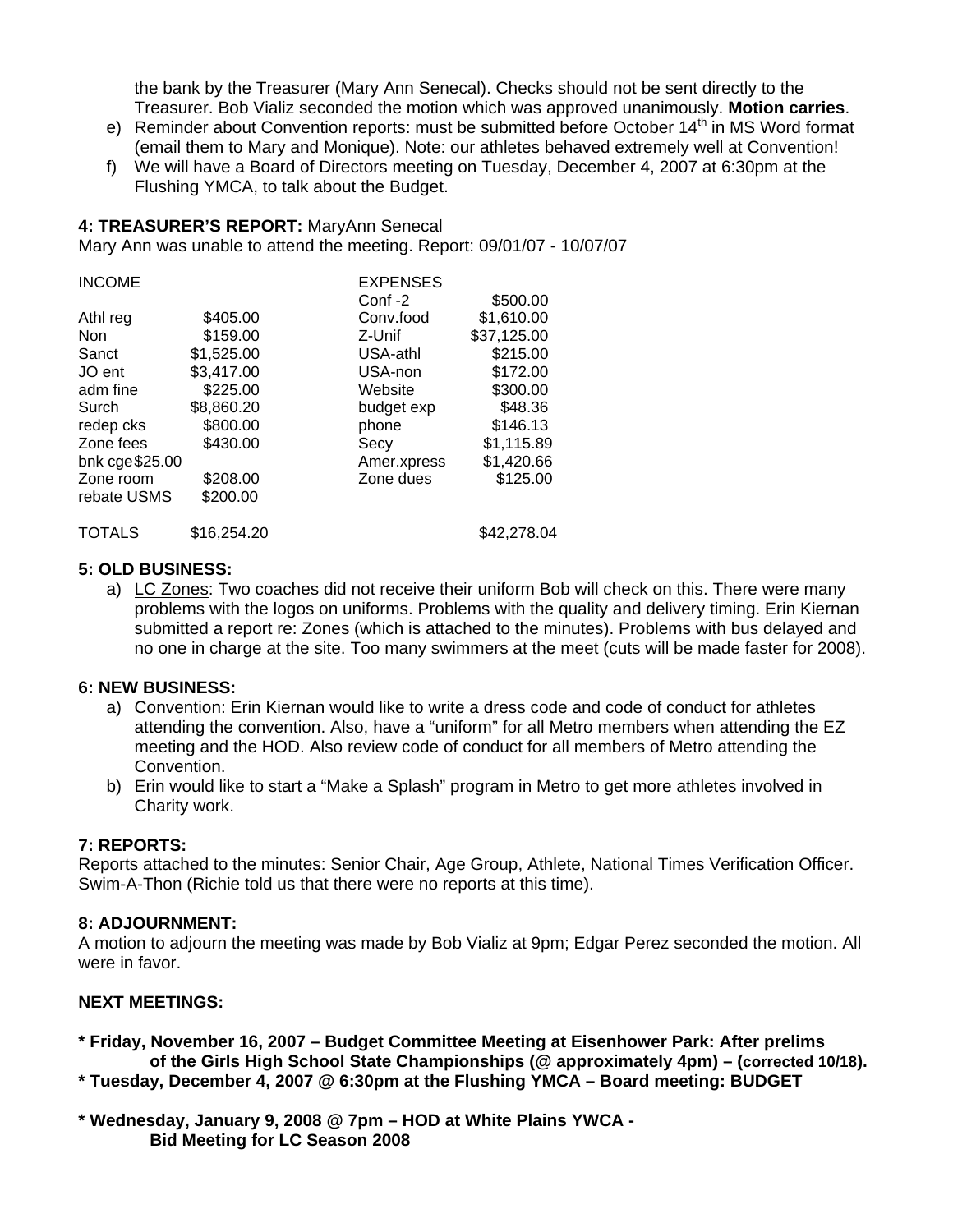## **\* Wednesday, May 14, 2008 @ 7pm – HOD at White Plains YWCA – Elections and Bid Meeting for SC Season 2008-09**

Submitted by Monique G. Grayson October 17, 2007

# **SENIOR CHAIR REPORT** – Brian Brown

At the USAS convention the Scholastic All-America committee was challenged to come up with a more equitable standard that the Sectional times (which are very different nationwide) for consideration for this honor. The committee was asked to use either an average of the Sectional time standards or the old Junior National standard (as the NCSA uses). They were also petitioned by those at the meeting to only have time standards and not make participation in certain meets compulsory to qualify for the honor (the case when an athlete establishes a qualifying and then is unable to compete due to injury was cited).

Senior Mets—I will recommend that we return the SCY meet to the traditional format of 3 heats of 8 swimmers.

Stipends—At this time I have no fully-formed ideas to suggest for amending the stipend process which is in place and recommend that we continue discussing it.

========================================================================

# **Age Group Report** – Bob Vializ

- USA Swimming has been working on the capability to pull statistical data from the swims database that will allow us to determine percent of improvement for athletes. They expect it to be ready in the "very near" future. Once available, this will allow us to commence with our Age group Recognition program. The program will recognize athletes who have achieved large percentage of improvements from performances before 12/1 and between 12/1 and end of age group championships.
- We have concerns regarding the impact a potential increase in the Metro portion of USA Registration fees and the addition of Metro swimmer surcharge for non championship meets, will have on our ability to continue to build "the base" of age group swimming, and our ability to promote excellence in age group swimming, as well as promote their preparation for successful transition to the senior level. Recently, a highly regarded senior coach in our LSC remarked on the excellent success enjoyed by the age group level athletes in Metro. Besides the improved policies and programs adopted by Age Group over the last decade or so, this success can also be attributed to an increase in the number of age group swimmers and their opportunities to compete. An increase in the aforementioned fees can have a chilling effect. The approximately 7700 athletes in our LSC already shoulder a considerable financial burden.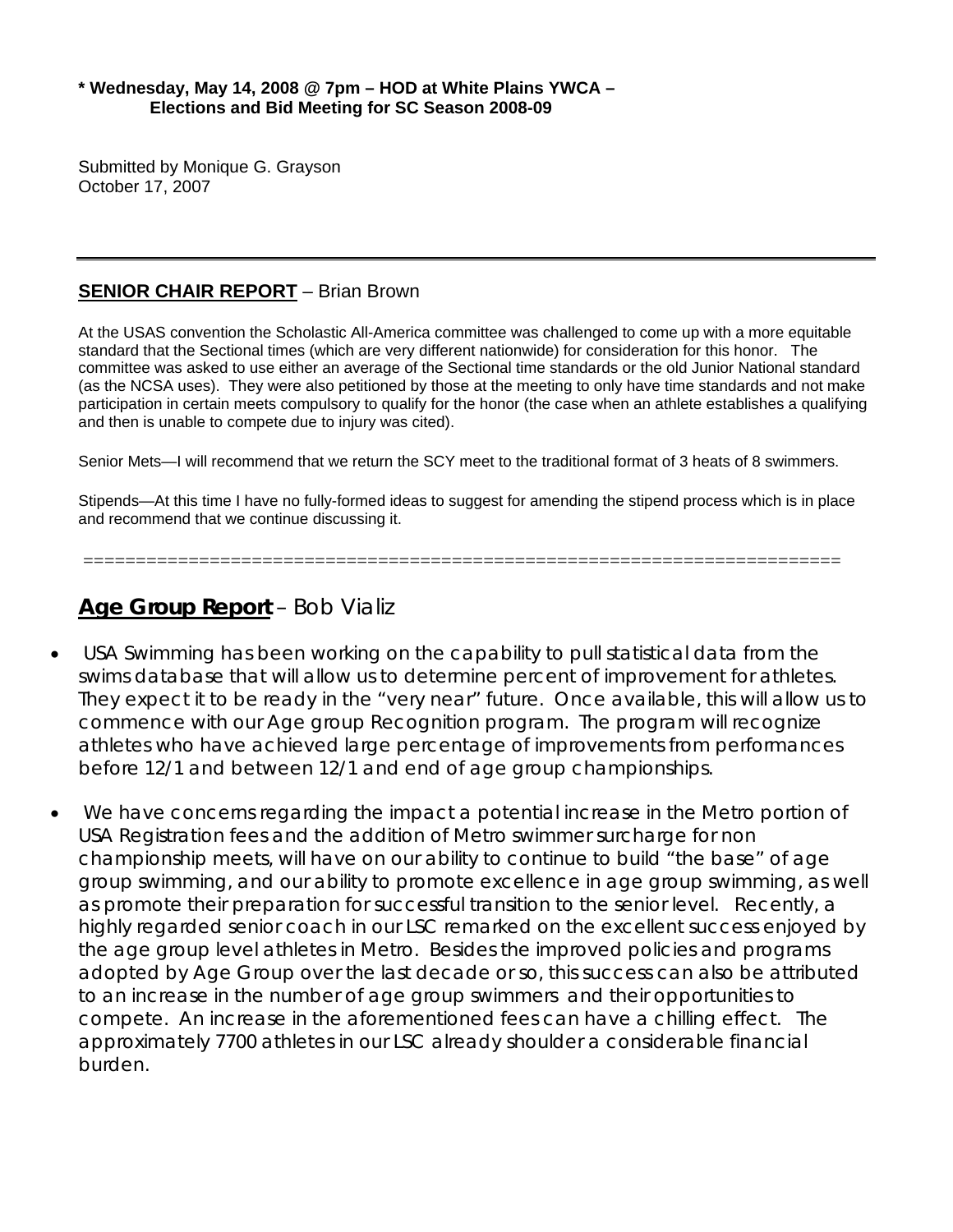- 1. USA Registration fees \$415,000 of which Metro gets \$77,000. These fees are already going up as USA Swimming has been increasing them \$1 per year for 10 years.
- 2. Meet Entry Fees \$520,000 of which 80% go to Host teams, 20% to Metro.
- 3. Team Tuition Which can cost as high as \$2500+ per year
- 4. Equipment and uniforms necessary to compete

The vast majority of all Funds that go to both teams and Metro already come directly from the 7700 athletes, a majority who are age group level athletes. Before any consideration of increasing the burden on this group, we should re-examine the effectiveness of our programs and the amount of resources we allocate to obtain the results we get on all levels. It is of critical importance that we continue to improve age group swimming so that we may provide more viable stock to senior level swimming. Any action we take to inhibit our growth and discourage participation at the age group level will manifest itself negatively at higher levels.

# **Athlete Report on the Eastern Zone Championship Meet (August 2007)**

Junior/Senior Athlete Representative: Erin McGowan Kiernan

*How can we, as an LSC, improve the Technical Planning aspects of the Eastern Zone Championship Meet?* 

- I. Transportation
	- A. There should be a third location added for pick-up and drop off in Rockland County because: a. It is on the way to Buffalo.
		- b. There are a substantial number of swimmers from that area.

c. Those parents are not forced to drive down to New York over the Tappan Zee Bridge during am rush hour traffic.

B. There should be designated transportation "leaders" at all stops. Those "leaders" should have:

1. A list of ALL the swimmers going to Buffalo by club including their club coach's cell phone number and a parent "contact" number.

2. A list that states which children are suppose to be on the Yonkers bus, Huntington bus or Newburgh (Suggested site for Rockland County) bus.

3. The phone number of the bus company who is paid to transport the athletes. This year, Paradise Bus company, in case the bus does not show up.

4. A list with the coaches and chaperones for each bus, their club name and their personal cell phone numbers. Everybody should be able to contact everybody else the morning of departure to ease the stress of unforeseen complications. (This year, in Yonkers there were no coaches, chaperones or Metro personnel, with any list of the kids who were suppose to be on the bus. The bus scheduled for Yonkers (Stew Leonards parking lot) arrived at 8:30 am for a 9:30 am scheduled departure. The bus left Yonkers at approximately 11:00 am.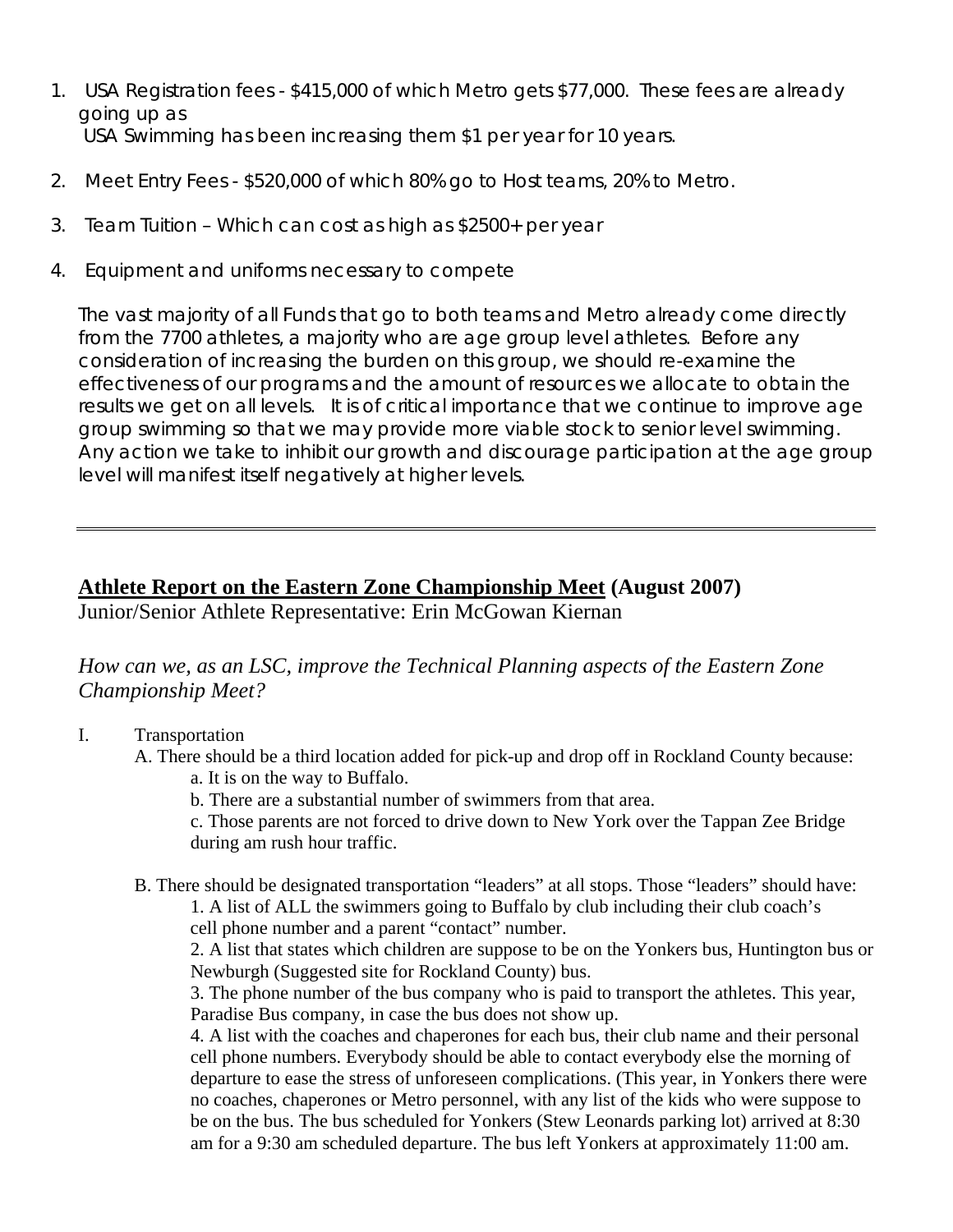The two buses arrived from the Long Island location at 10:45am and only those 2 buses had coaches or lists aboard. (For an hour and a half over 50 children and parents were left in the Yonkers parking lot with no list, no phone numbers and no information of any kind.) 5. The number of seats on each bus should be matched up to the number of athletes scheduled to travel. This year there were not enough seats on the bus assigned to the Yonkers location to have the kids wait inside the bus for the hour and a half it took for the second bus to arrive. It was a very hot morning in Yonkers regardless of the 90 degree weather.

6. The Yonkers, Stew Leonards disaster presents more than administrative nightmares, it also raises legal questions of liability. Who is responsible for these 50 children for the hour and a half that they are in the parking lot waiting for a second bus to arrive? Should the children be allowed to "board" the bus at 9:30 am as scheduled? Should you make all the "drop-off" parents wait in the parking lot till 11:00 am when the second bus arrives? Is the bus driver responsible for all 50 children? Who decides which child should be allowed on the bus and which gets to go into Stew Leonards to use the bathroom or get a cold drink? Who is legally responsible for the child who goes into Stew Leonards and gets hit by a car on his way back while waiting for the second bus to arrive? What are the chaperones responsibilities and at what point in the journey are they liable for the 50 children?

- II. Post more information on the Metropolitan web site, two weeks before the meet is scheduled. Meet Information Included should contain:
	- 1. List the name and the link to the Eastern Zone organizers whether it be "Star Swimming" or others.
	- 2. Have the list and phone number of the team hotel available in case of emergencies.
	- 3. Give parents a "guideline" as to what a sample day may include for their child. Include whether they will be walking to the pool or traveling together as a group.
	- 4. List an emergency contact in Buffalo who is available at the meet through the course of the meet.
- III. Less children involved in summer meet

1. Metro does not have the manpower to chaperone and monitor the activities of 150 un-parented teenagers in one hotel. (Chaperones were getting calls all night long to "quite" certain rooms.)

IV. Distribution of Metro Team Apparel

1. Swim Suits, Shorts, Jackets should be pre-labeled and bagged days before the meet so the distribution can be timely and orderly. (This year in Buffalo some participants never received suits, jackets and shorts)

# National Times Verification Report: **Monique Grayson**

- 1. **NCAA Project:** There is a new NCAA Database for Division 1 schools within SWIMS and there is information posted on the web link (NCAA on the left column under Times/Time Standards). Check <http://www.usaswimming.org/ncaa>
	- a. The D1 schools send meet results to this email address within 48 hours of any competition where a D1 school is competing ([ncaa@usaswimming.org\)](mailto:ncaa@usaswimming.org).